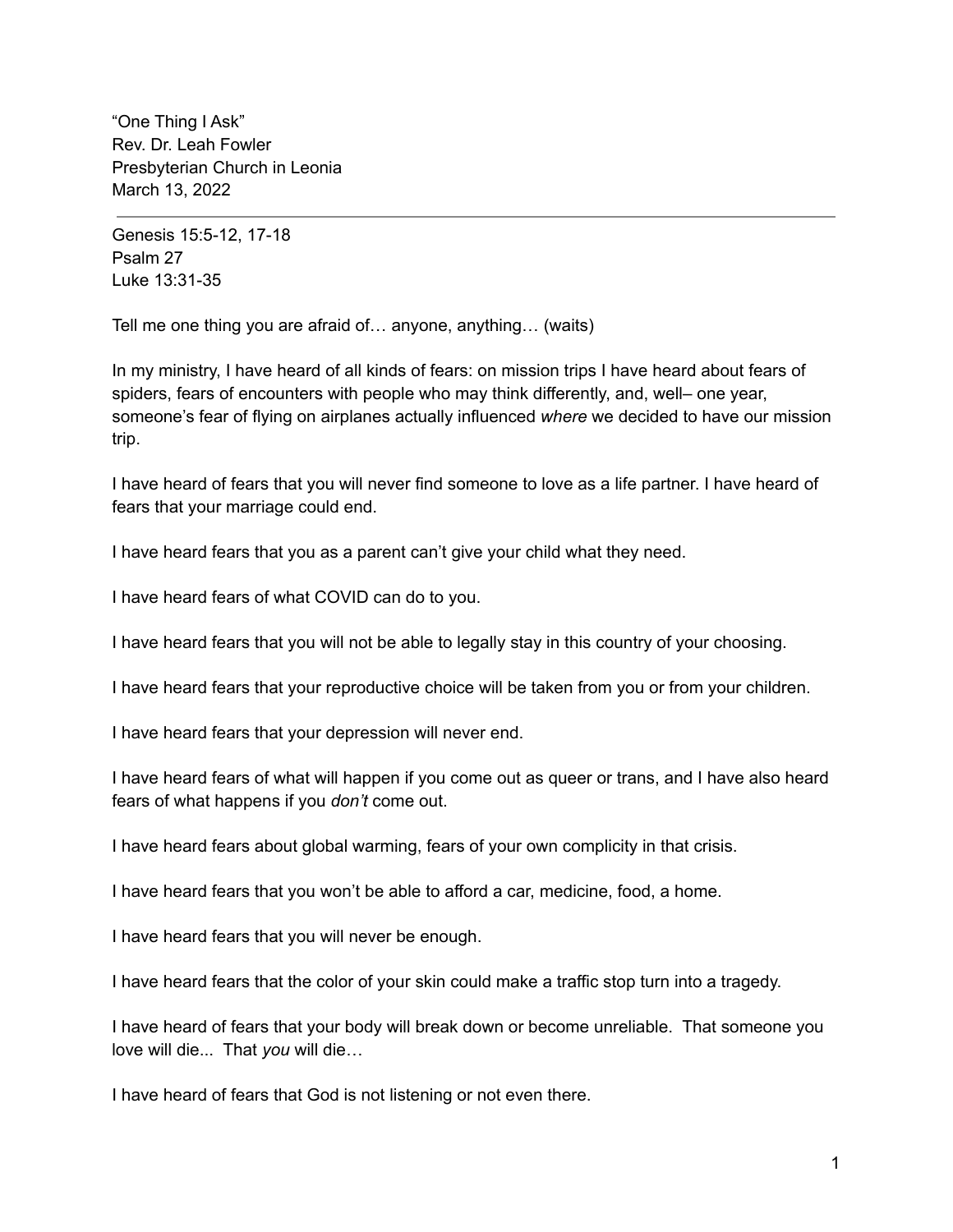As your pastor, let me confess to you, some of these fears you have are ones that I share, too.

"The Lord is my light and my salvation. Whom shall I fear?" the Psalmist announced… and then went on to mention the sorts of things they won't be afraid of: when evildoers assail me to devour my flesh; when an army encamps against me; when false witnesses rise up against me, breathing out violence… and then the Psalmist goes on to repeat, maybe trying to convince themself: "of whom shall I be afraid?"

Well, according to the Pharisees, Jesus **should** fear Herod. Mind you– they weren't wrong; already Herod had arranged for the beheading of John the Baptist. And he came from *that* family of Herods– Herod of a generation back orchestrated the killing of all the male children born in Bethlehem after he was told the Messiah was to be born there. Here, the Pharisees could have been offering this warning to Jesus to control him; but they also could have been offering the warning because they genuinely cared about Jesus. Pharisees, as much as they were disparaged in the gospels, were always part of Jesus' inner circle, and in Acts, they are mentioned among the early participants in the newly forming church.

Sometimes, the people who love you think that they are protecting you by catering to, activating, or enabling your fears. I remember my first year out of college, when I lived in Manhattan, I would often talk on the phone with my mom, who was in Atlanta, before going out at night. "Where are you going?" my mom would ask. "I'm going downtown to meet some friends for dinner." "How are you getting there?" she'd ask me. "I'm taking the subway– the same way I ALWAYS get around Manhattan." And then I could hear the worry in my mother's troubled voice as she responded, "Oh…alone?" (This may be hard to understand, but I remember the way I heard about New York City when I grew up in leafy Atlanta was that it was a dirty and dangerous place, with rude, rushed people. When I visited for the first time as a teenager, I realized that New York wasn't the dirty, dangerous place I was told it was; the people, even when rushed, showed a tender humanity. Back then I thought, "It would be cool to live here someday." But then I also knew that I could *never* marry a New Yorker.)

The reason the Psalmist was emboldened in the face of fear was that they imagined one thing: *"One thing* I asked of the Lord, that I will seek after: to live in the house of the Lord all the days of my life." I like to think the Psalmist found this home, even in the face of enormous threat.

I see Jesus in Luke's gospel as longing to offer that same home to a people who aren't sure whether they want to receive it. "Jerusalem, Jerusalem, the city that kills the prophets and stones those who are sent to it! How often have I desired to gather your children together as a hen gathers her brood under her wings, and you were not willing!"

Contemplate this: "Jesus as a mother hen whose chicks don't want her. Though she stands with her wings wide open, offering welcome, belonging, and shelter, her children refuse to come home to her. Her wings — her arms — are empty." Debie Thomas describes, "This, in other words, is a mother bereft. A mother in mourning. A mother struggling with failure and futility."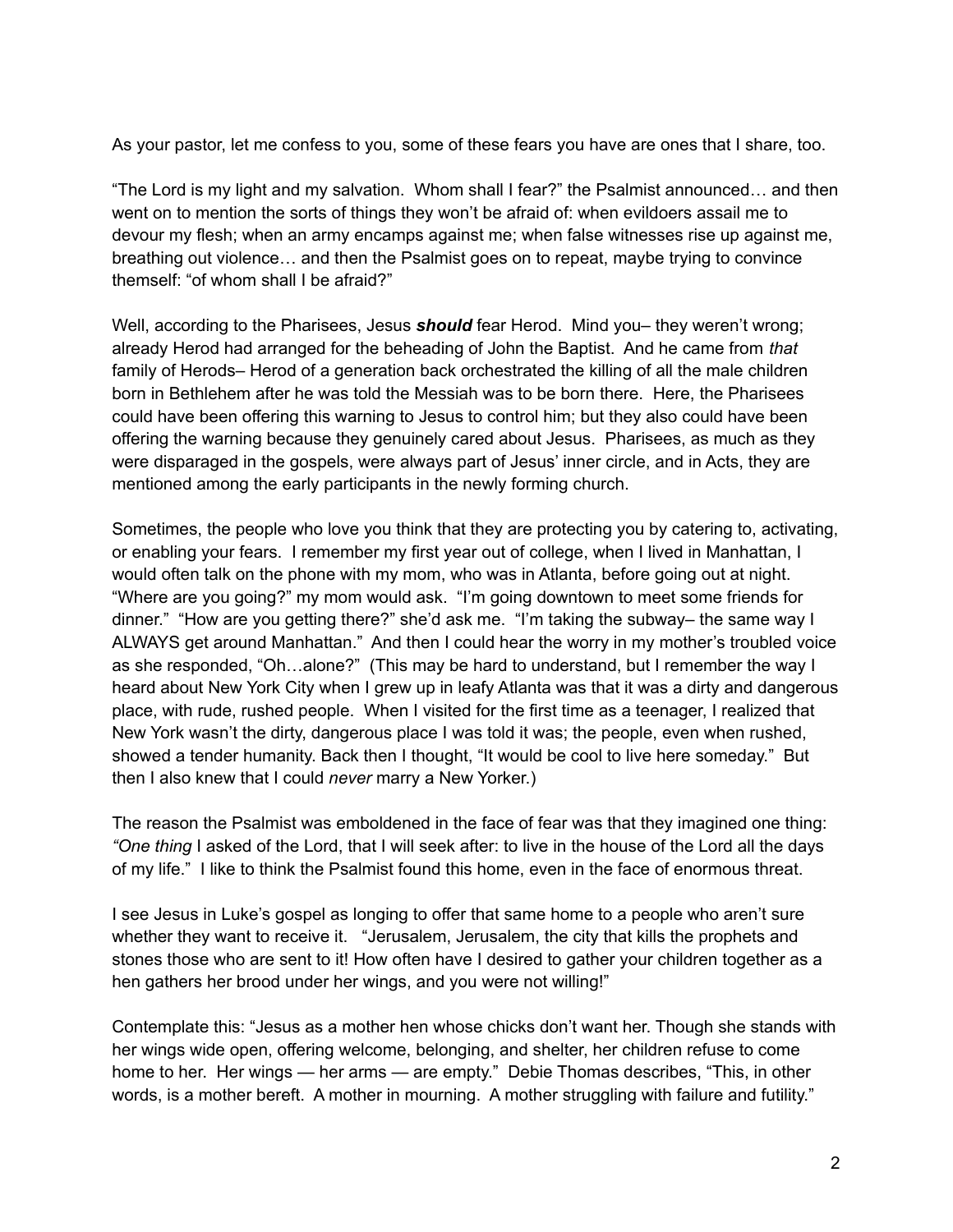Think about it: if Herod is a fox prowling about, would you *really* want to take shelter under a hen's wings? Maybe the Pharisees were right: cut your losses, go run; go hide. Do *not* reveal yourself to be part of this mission of Jesus: to offer release from those held captive by demons or oppression; to heal those who are sick; to create a home for those who had no place. While there were some who were trying to create a safe home by hiding who they are and fitting within the expectations of empire, Jesus was instead creating a home that might not have been *safe,* at least not according to empire's standards, but which gathered in those who were outsiders, expanding the boundary of who could be named as Welcome, and who could be named Beloved. It's remarkable just how wide those wings could spread.

God's love rests under the canopy of a hen's wings. It is certainly a vulnerable place to be. Jesus knew something about vulnerability, and he was willing to enter it. Instead of leaving, and shoring up his safety, Jesus set himself on a journey toward Jerusalem, the city that killed its prophets. Luke's gospel seems to believe that Jesus already knew he would die there. I wonder how heartbroken Jesus must have been, standing there, wings open, waiting to see who would find shelter with him.

Did any of you see a photograph last week of a dozen or so empty strollers, sitting and waiting on a train platform? The same week that Russia bombed a maternity hospital, several train stations in Poland near the border with Ukraine filled with these empty strollers waiting to receive refugee children and cradle them in safety, giving their mothers' tired arms a rest. *The Washington Post* reported, and these Polish parents understood at a core level, this truth: as much as planes and ammunition are urgent supplies needed in defense from war, so are strollers, which can grant relief from exhausted bodies that left with only the clothes on their backs and the children in their arms, strollers which hold children born into war; strollers which can be substitute for a bed when you are on the move, strollers, whose "whirring motion can make a baby stop crying, and make her head tilt heavy against the waterproof nylon until she falls asleep and her breath comes out whisper-soft." (Monica Heiss, "What Mothers Know About War" in *The Washington Post,* March 9, 2022)

It's true, the foxes of the world will not be moved by such offerings; they never have been. But it speaks a message to everyone else: instead of playing by the rules of the fox, *we can make different rules.* You see, it is not the destruction or domination brought on by war, greed, or violence that makes you god-like. It is in the vulnerability of cradling a child that you become more like God– particularly when you go out of your way to love and protect a child not your own. Who is allowed under God's wing? Yes, they can cover Ukrainian refugees. They also stretch wide enough to cover the mother of the young, Russian military conscript who calls with desperation in her voice, asking, "Whose door should I knock on to get my child back?" Jesus showed us that God's promises, once made long ago to one people and one land, have stretched wide enough to include a number as vast as the stars of the sky. What would it mean to settle into that be-longing?